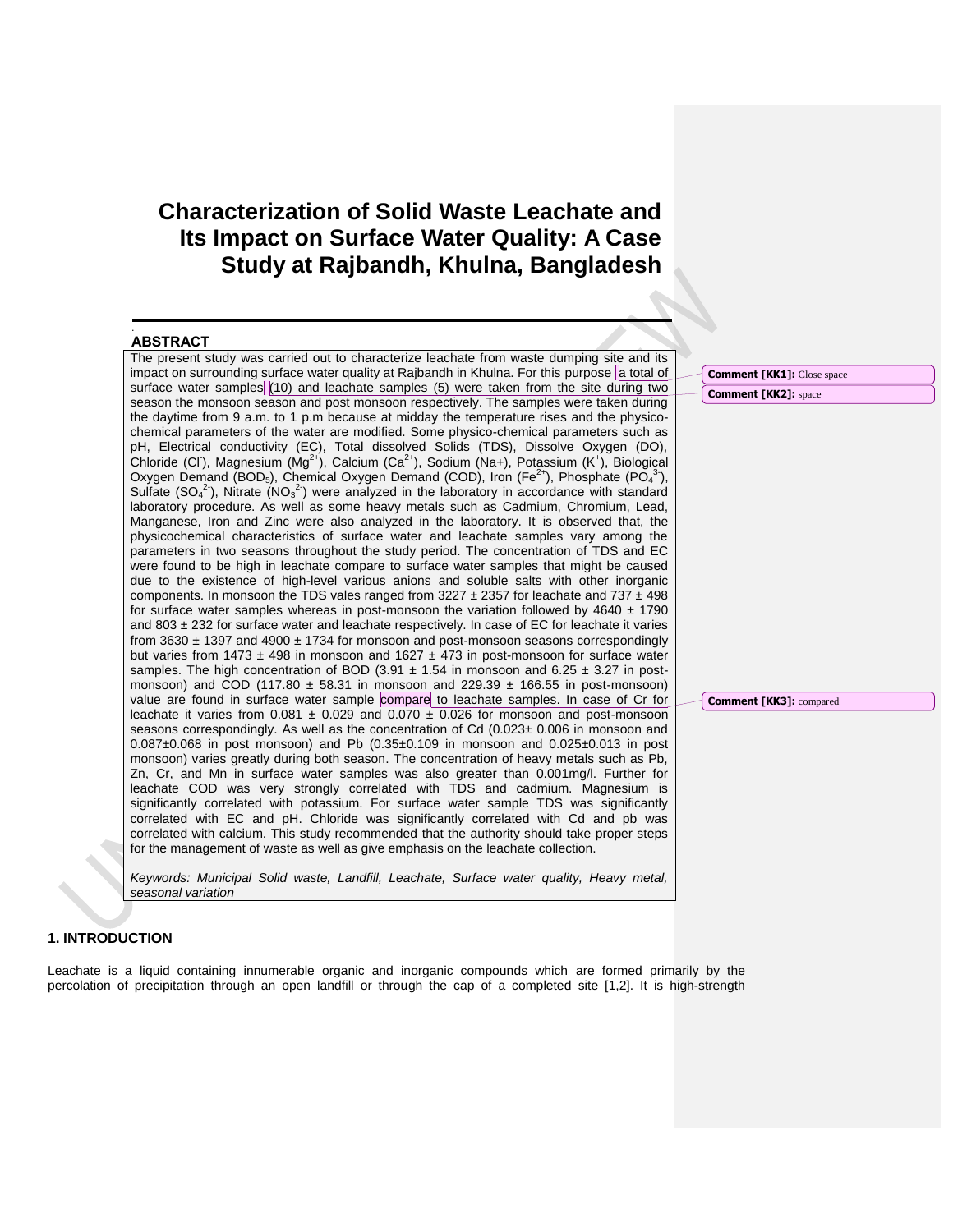wastewater entering landfills and exists in the disposal site when it is decomposed. Its composition varies greatly from site to site depending on several factors such as the age of the landfill, waste generation rate, treatment process, types of waste and the decomposition rate, etc.[3].The world is urbanizing at an unprecedented rate as a result the generation of MSW become faster. For instance, MSW generation increased from 0.68 to 1.3 billion tons, and per capita generation increased from 0.64 to 1.2 kg/day, which become almost double within 10 years. It is one of the major concerns all over the world whereas land filling is the cheapest, simplest, most cost-effective method of disposing of waste in both developed and developing countries [4]. Like Malaysia and Nepal, Bangladesh is highly dependent on landfilling as the main disposal method in managing this continuous increase in solid waste generation annually. In 1995 urban Bangladesh generated 0.49 kg/person/ day waste which is estimated to increase to 0.6 kg by 2025 due to the rapid and high growth of the urban population [5]. In Khulna city, rapid urbanization occurred due to intensive commercial and industrial activities and has put tremendous pressure on its existing solid waste management. Besides this in Khulna, the daily generation of Municipal solid waste (MSW) is estimated as 520 Mg, of which food and vegetable wastes are the main components (79% on average). The major source of generated MSW is from residential areas, commercial areas, institutional areas, street sweeps, and others whereas residential areas contribute 85.87% of the total generation of waste, commercial areas contribute 11.60%, in the case of institutional areas it is 1.02%, 0.55% in street sweeps and 0.96% in other areas. About 50% of the total generated waste is disposed of daily at the dumping site and the rest remains uncollected and unmanaged [6]. Moreover, in Khulna city, there are seventeen primary solid waste disposal sites and one ultimate waste disposal site namely Rajbandh. As a result, almost all municipal solid waste is dumped in the Rajbandh landfill site, where a large amount of leachate is produced every day. Poor waste collection systems and inadequate transportation systems are responsible for the accumulation of MSW at every nook and corner of Khulna cities. During the rainy season, the dumped solid wastes receive water, and the by-products of its decomposition move into the water through the waste deposition. Moreover, it has a large number of adverse impacts on water quality, human health as well as the surrounding environment. For many decades landfills are served as the ultimate disposal site for a municipal area. Poorly-constructed or inadequately managed disposal sites can create a number of adverse environmental impacts such as wind-blown litter, the attraction of vermin, and the generation of liquid leachate. Population explosion, rapid urbanization, industrial and technological expansion, energy utilization and wastes generation from domestic and industrial sources have rendered many water resources related issues [7]. Several studies have recorded the precedent of groundwater and surface water contamination near waste dumpsites [8,9]. The present study is designed to characterize the leachate and impact of solid waste leachate on surface water quality, analyzing the Physico-chemical parameters and heavy metals of leachate and surface water sample in the laboratory. Leachate characterization, surface water quality analysis, and the seasonal variation of the major ions in surface water were explained. To improve landfill leachate management and protect water resources from contamination the result will be helpful.

# **2. MATERIAL AND METHODS**

#### **2.1 Study area**

The study was conducted at the Rajbandh Waste disposal site. It is located on the north side of the Khulna-Satkhira highway and is approximately 8 km far from the city center [10]. It is a suburb in Khulna division and situated in north of koija bazar and northwest of Thikarabad. In general, 17 primary disposal sites and 1ultimate disposal site (Rajbandh) are found in Khulna city. Geographically, Khulna lies between 22°47'16" to 22°52'0" north latitude and 89°31'36" to 89°34'35" east longitude [11].The climate in Khulna is humid and warm, affected by pre-monsoon, monsoon, and post-monsoon circulation, and frequent heavy rains and tropical cyclones. The average annual precipitation in Khulna is 1605 mm. Moreover, about 87% of the average annual precipitation occurs from May to October. The months with the greatest precipitation are July, August, and June with 890 mm of precipitation. Most precipitation occurs in July with an average precipitation of 332 mm. The highest precipitation was observed in July and the lowest in December with a precipitation difference of 324mm [12].The location of Rajbandh disposal site is presented in figure 1.

**Comment [KK4]:** For first time using abreviations, kindly give full meaning. Afterwards, you can use MSW subsequently.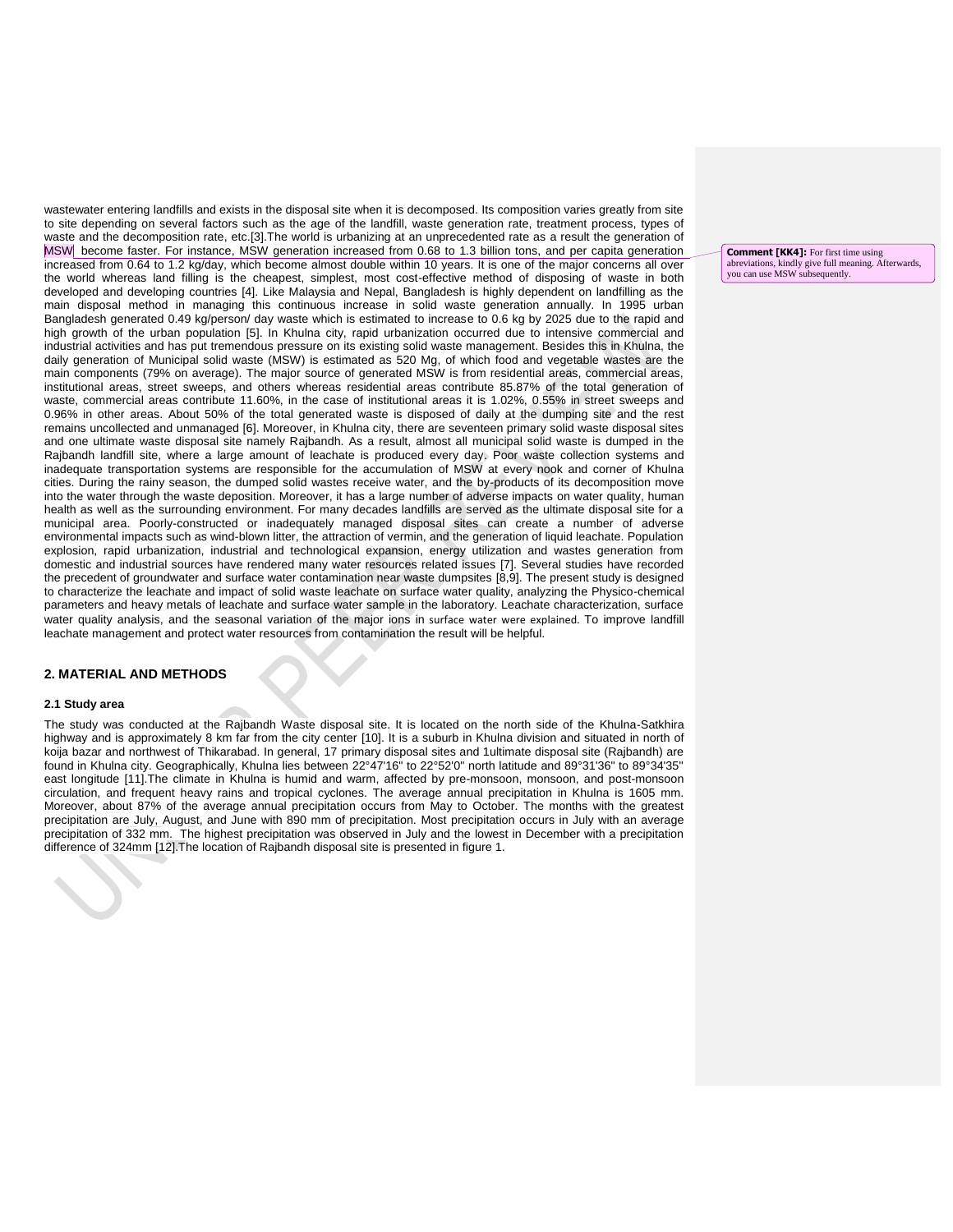

**Figure 1. Study area map with sample locations**

## **2.2 Leachate collection and characterization**

To identify the effect of leachate on surface water, 5 leachate samples were collected at different points of the ultimate disposal site. Leachates were collected twice during two seasons (monsoon and post-monsoon). At each time, a total of 5 liters of samples were collected from 5 sampling points by opening a 0.5 m hole. The temperature of each bottle is maintained at 4°C before the required test [13].The samples were collected in July and November (monsoon and post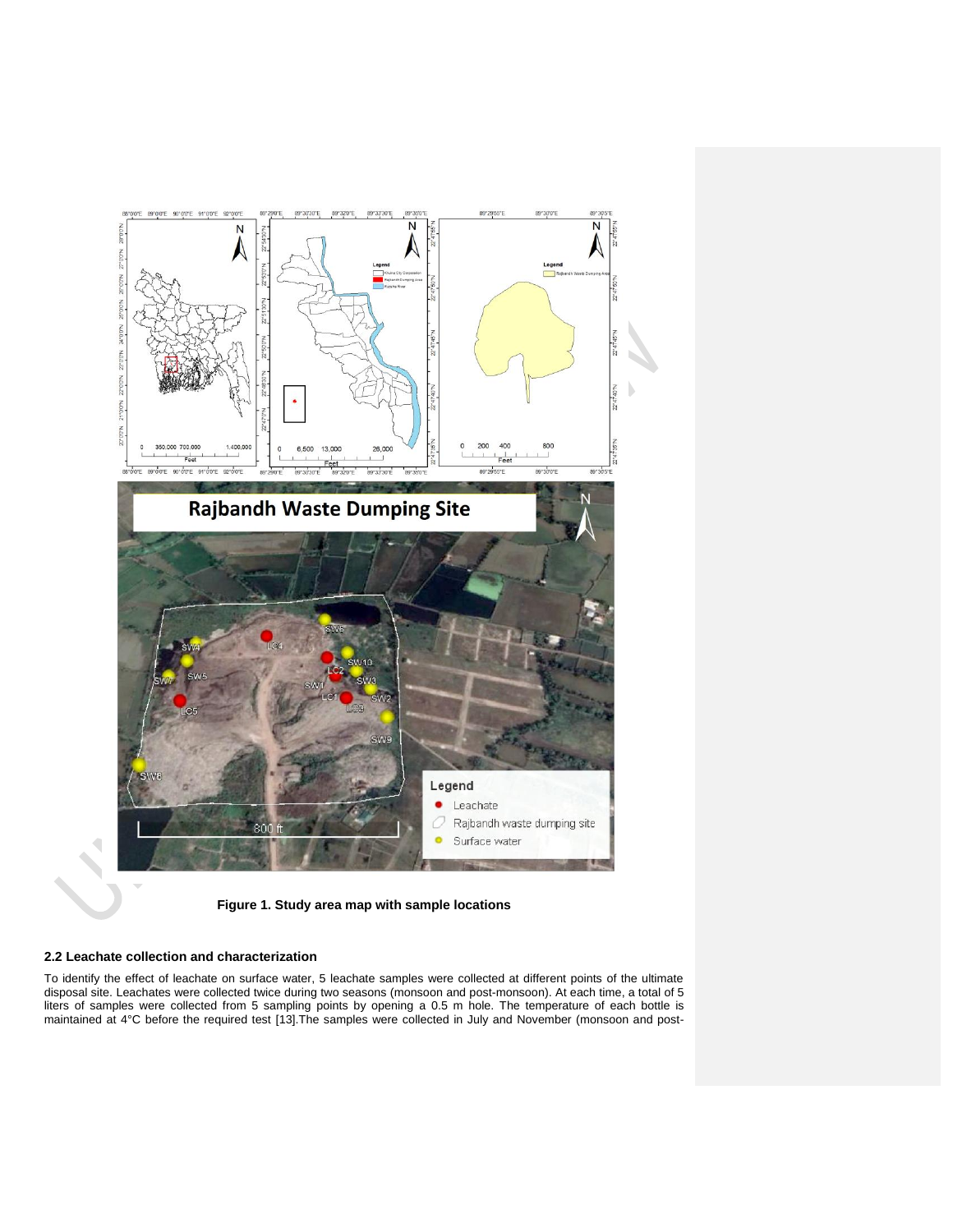monsoon) in the daytime from 9 am to 1 pm. The temperature is increasing at noontime and the Physico-chemical parameters of water are changed [14].

## **2.2 Surface water collection**

To understand the effect of leachate on surface water, 10 surface water samples were collected from 10 different spots around the ultimate disposal site (Rajbandh). Water samples were collected by using the grab sampling technique. Surface water samples were collected in 500ml plastic bottles at 15-30 cm below the water surface and 40-80 cm from the water reservoir [15]. Before sample collection, the sample bottles were rinsed with the water (that is taken as sample water) three times. After that, the water sample was collected safely within 200 meters of the leachate collection point. After the collection of the water sample, the bottles are sealed with an appropriate label [16].Try to avoid aeration during sampling. Then the water samples were carefully transported to the laboratory for relevant physical and chemical analysis. Site specifications for sampling points are presented in Table 1.

| Table 1. Site specification for sampling |                  |                                                     |                 |  |  |  |  |  |  |  |  |  |  |
|------------------------------------------|------------------|-----------------------------------------------------|-----------------|--|--|--|--|--|--|--|--|--|--|
|                                          | Type             | <b>Latitude and Longitude</b>                       | <b>Notation</b> |  |  |  |  |  |  |  |  |  |  |
| Leachate(5)                              | Leachate 1       | 22 79' 20.5" N 89 50' 23.2" E                       | LC <sub>1</sub> |  |  |  |  |  |  |  |  |  |  |
|                                          | Leachate 2       | 22°79'16.3"N 89°47'21.6"E                           | LC <sub>2</sub> |  |  |  |  |  |  |  |  |  |  |
|                                          | Leachate 3       | 22°79'72.3"N 89°50'31.1"E                           | LC <sub>3</sub> |  |  |  |  |  |  |  |  |  |  |
|                                          | Leachate 4       | 22°79'44.5"N 89°49'49.5"E                           | LC4             |  |  |  |  |  |  |  |  |  |  |
|                                          | Leachate 5       | 22 <sup>0</sup> 79'26.7"N 89 <sup>0</sup> 49'38.5"E | LC <sub>5</sub> |  |  |  |  |  |  |  |  |  |  |
|                                          | Surface water 1  | 22 <sup>0</sup> 79'30.7"N 89 <sup>0</sup> 49'87.8"E | SW <sub>1</sub> |  |  |  |  |  |  |  |  |  |  |
|                                          | Surface water 2  | 22 <sup>0</sup> 79'32.5"N 89 <sup>0</sup> 49'74.5"E | SW <sub>2</sub> |  |  |  |  |  |  |  |  |  |  |
|                                          | Surface water 3  | 22 79'69.2"N 89 50'33.3"E                           | SW <sub>3</sub> |  |  |  |  |  |  |  |  |  |  |
| <b>Surface</b>                           | Surface water 4  | 22°79'72.3"N 89°50'31.1"E                           | SW <sub>4</sub> |  |  |  |  |  |  |  |  |  |  |
| water $(10)$                             | Surface water 5  | 22°79'47.2"N 89°50'24.5"E                           | SW <sub>5</sub> |  |  |  |  |  |  |  |  |  |  |
|                                          | Surface water 6  | 22°79'46.1"N 89°49'38.0"E                           | SW <sub>6</sub> |  |  |  |  |  |  |  |  |  |  |
|                                          | Surface water 7  | 22°79'16.3"N 89°48'67.0"E                           | SW7             |  |  |  |  |  |  |  |  |  |  |
|                                          | Surface water 8  | 22°79'46.7"N 89°49'38.5"E                           | SW <sub>8</sub> |  |  |  |  |  |  |  |  |  |  |
|                                          | Surface water 9  | 22"79'36.6"N 89"50'15.5"E                           | SW <sub>9</sub> |  |  |  |  |  |  |  |  |  |  |
|                                          | Surface water 10 | 22°79'26.1"N 89°48'25.8"E                           | <b>SW10</b>     |  |  |  |  |  |  |  |  |  |  |
| Source: field curvey, 2010               |                  |                                                     |                 |  |  |  |  |  |  |  |  |  |  |

Source: field survey, 2019

# **2.3 Laboratory analysis**

S.

The parameters analyzed for surface water and leachate include pH, Electric conductivity (EC), Total Dissolved Solids<br>(TDS), Dissolve Oxygen (DO), Chloride (Cl<sup>-</sup>), Magnesium (Mg<sup>2+</sup>), Calcium (Ca<sup>2+</sup>), Sodium (Na<sup>+</sup>), Pot Nitrate  $(NO_3^2)$ , Cadmium  $(Cd^2)$ , Chromium  $(Cr^3)$ , Lead  $(Pb^2)$ , Manganese  $(Mn^2)$  and Zinc  $(Zn^2)$  in the laboratory according to internationally accepted procedure and standard methods [17]. Table 2 represents various methods and instruments which are used for laboratory analysis of different parameters.

| Table 2. Details of methods/ instruments used in analysis of Parameters |  |  |  |  |  |  |
|-------------------------------------------------------------------------|--|--|--|--|--|--|
|-------------------------------------------------------------------------|--|--|--|--|--|--|

| <b>Methods/Instruments</b>                                |
|-----------------------------------------------------------|
| ORP meter (HANNA instruments, Hi 2211)                    |
| Portable Multi-parameter Meter (BANTE INSTRUMENTS,        |
| 900P)                                                     |
| Portable Multi-parameter Meter (BANTE INSTRUMENTS,        |
| 900P)                                                     |
| Dissolved oxygen meter (LT, Lutron DO-5519)               |
|                                                           |
| <b>Titration method</b>                                   |
|                                                           |
| Flame photometric method PFP7 Flame Photometer (JENWAY)   |
|                                                           |
| Ultra-violate Spectrophotometer, Screening Method (UNICO, |
| 4802 UV/ VIS DOUBLE BEAM SPECTROPHOTOMETER                |
|                                                           |
|                                                           |
|                                                           |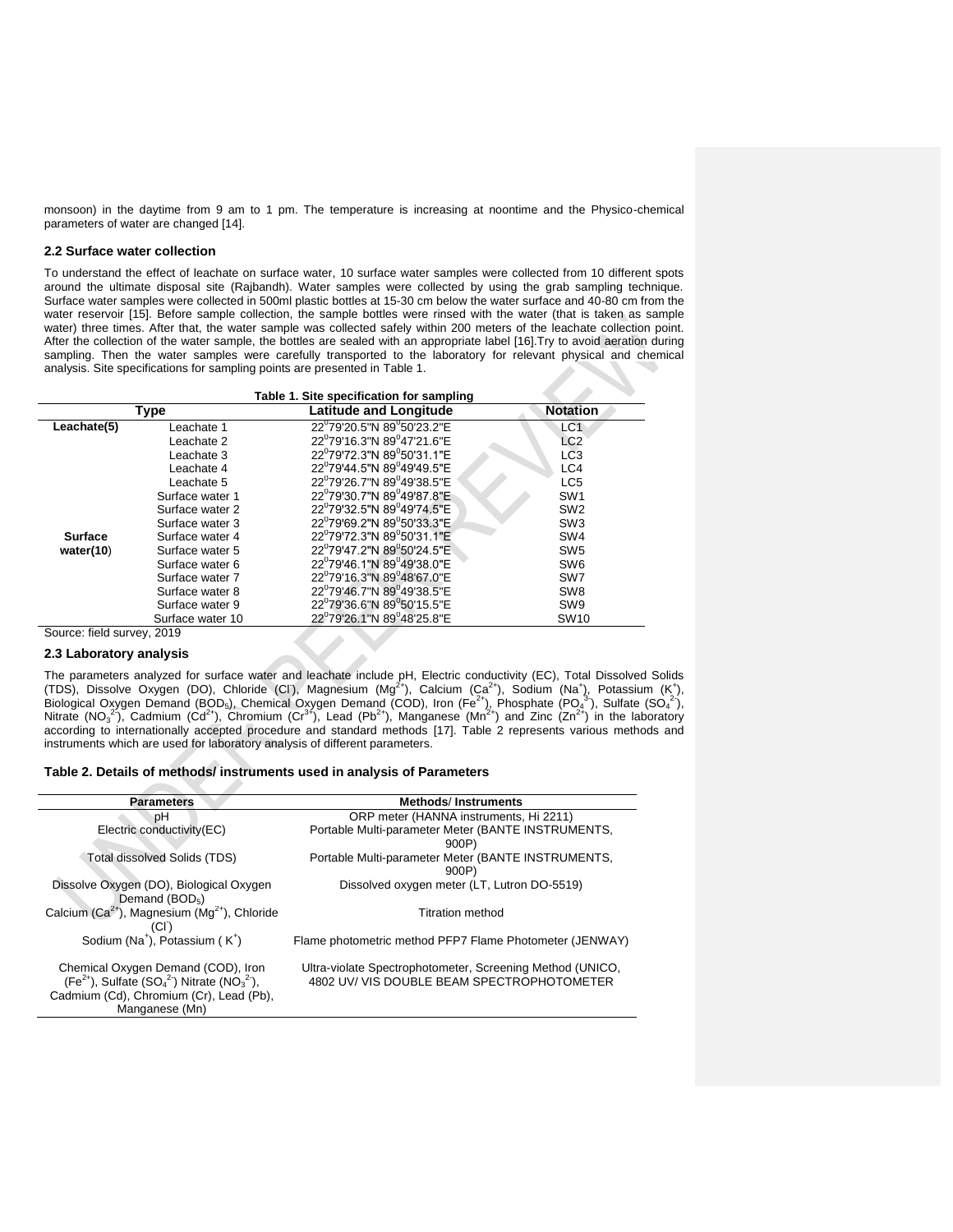#### Source: APHA-1994

### **2.4 Data processing and statistical analysis**

After the collection of information from the field and laboratory, initially, data were processed and analyzed manually later placed on the Microsoft office 2013 and Microsoft excel 2013. After that Statistical Package for Social Sciences (SPSS 25.00 version) is used to explore multiple inter-relationships among all the physicochemical parameter and heavy metals. Pearson's correlation was carried out by using SPSS.

## **3. Results and Discussion**

#### **3.1 Leachate characterization**

The results obtained from the physico-chemical analysis of leachate from waste dumpsite are presented in Table 3. The pH values for the five leachate samples observed ranged from 8.27 to 8.6, with a mean value of 8.38 in the monsoon season whereas during the post-monsoon the pH value ranged from7.39 to 8.53, with the mean value of 8.01. the pH value of the leachate was alkaline that representing the biological stabilization of the organic components [18].The leachate LC5 with a pH of 8.6 is, therefore, more alkaline than the other four samples in case of monsoon as well the leachate LC2 with a pH of 8.53 is, therefore, more alkaline than the other four samples during post-monsoon season.

The electrical conductivity (EC) values for the five leachate samples show different values, in which LC5 has the highest value of 5560 μS/cm, while the lowest value of 1569 μS/cm was recorded for the LC2 leachate samples during monsoon. Besides the highest value of 6600μS/cm was recorded for the LC4 and the lowest value of 2790μS/cm was found for LC2 leachate samples during Post-monsoon. Therefore the concentration of EC was high indicating the presence of inorganic materials or components in the leachate samples.

Among the five leachate samples, there is effective variation in the values of total dissolved solids (TDS), of which during the monsoon LC2 has the highest value of 7845 mg/l, and the lowest value of 170 mg/l was observed in LC1. On the other hand in post-monsoon, the highest value of 6970 mg/l was recorded for LC3 samples whereas the lowest value was found for LC1 samples. The values of DO are relatively different for all leachate samples and the highest value was found in monsoon for the sample LC4. There is a little variation in the value of BOD during monsoon but in post-monsoon, the highest value was observed in LC1. The concentration of COD in the leachate ranged from 19.38mg/l to 135.62mg/l, with a mean value of 75.18 mg/l in monsoon as well as the concentration of COD in the leachate ranged from 21.13mg/l to 205.37mg/l, with a mean value of 86.03 mg/l during post-monsoon.

In monsoon season the value of CI ranged between 21.27mg/l and 85.08mg/l, LC2 has the lowest value and LC3 has the lowest value of 85.08mg/l. But in post-monsoon this value ranged from 166.62 mg/l to 584.93 mg/l, with mean value of 336.07 mg/l. Other anions analyzed include sulphates  $(SO_4^2)$  and phosphates ( $\overline{PO_4}^3$ ) and nitrate (NO<sub>3</sub>). The values of sulphate are also variable as the value of LC3 is 12.51mg/l, which is the leachate with the highest value and LC1 the least, with a value of 3.07mg/l in monsoon. The values of sulphate ranged from 1.30mg/l to 8.30mg/l in post-monsoon with a mean value of 5.51mg/l. There is a slight variation in the value of phosphate and nitrate during both seasons. However the presence of phosphate and nitrate in leachate is dangerous as its presence in water increases eutrophication and correspondingly promotes the growth of algae [19]. Various cations analyzed including sodium, potassium, calcium, magnesium was present in this Table 3.

The heavy metals content of the leachate samples obtained from the laboratory analysis includes lead (Pb), zinc (Zn), iron (Fe2+), chromium (Cr) and manganese (Mn) are also represented in table 3. The concentration of Pb is small, but it is attributed to the availability of Pb related wastes such as paints, chemicals from photography processing and batteries in the dumpsite [20]. In case of Cr for leachate it varies from  $0.081 \pm 0.029$  and  $0.070 \pm 0.026$  for monsoon and postmonsoon seasons correspondingly. As well as the concentration of Cd (0.023± 0.006 in monsoon and 0.087±0.068 in post monsoon) and Pb (0.35±0.109 in monsoon and 0.025±0.013 in post monsoon) varies greatly during both season. The presence of Cr in the leachate samples may have produced from the emission of automobile vacate from diesel tanker vehicles. The different heavy metals found are an indication that the Rajbandh waste dumpsite receives a diversity of wastes that reflect the origin of Pb, Zn, Fe, Cr and Mn [1].

**Comment [KK5]:** Close-up space **Comment [KK6]:** Close-up space

**Comment [KK7]:** Close-up space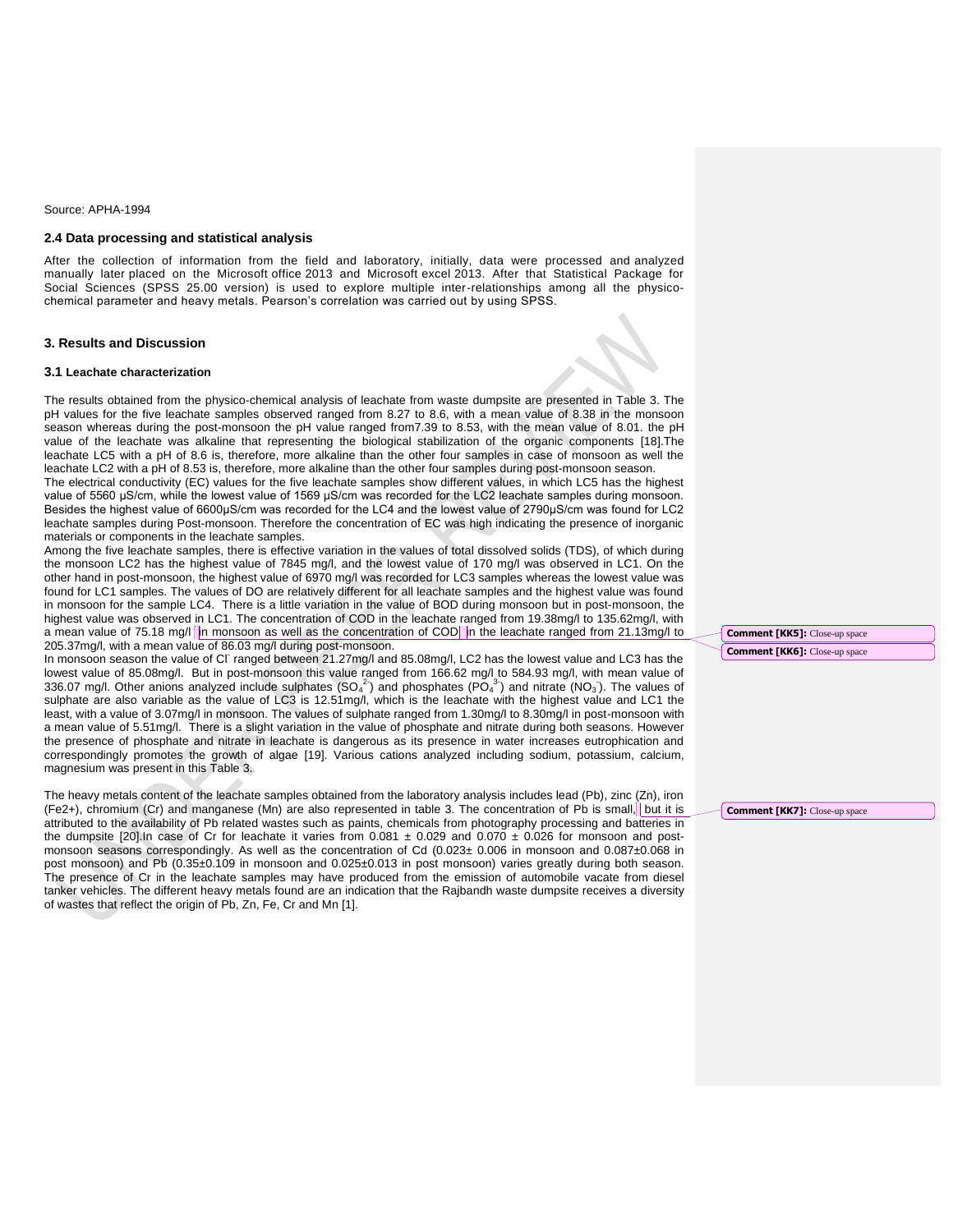| <b>Parameters</b>            |       |                 | <b>Monsoon</b>  |       |       |                 |                 | Post-monsoon    |        | LC5<br>8.10<br>5730<br>3511<br>2.71<br>3.34<br>81.38<br>34.14<br>19.03<br>5.79<br>18.43<br>340.32<br>6.62<br>0.91 |  |  |  |  |  |  |  |
|------------------------------|-------|-----------------|-----------------|-------|-------|-----------------|-----------------|-----------------|--------|-------------------------------------------------------------------------------------------------------------------|--|--|--|--|--|--|--|
|                              | LC1   | LC <sub>2</sub> | LC <sub>3</sub> | LC4   | LC5   | LC <sub>1</sub> | LC <sub>2</sub> | LC <sub>3</sub> | LC4    |                                                                                                                   |  |  |  |  |  |  |  |
| pH                           | 8.34  | 8.34            | 8.37            | 8.27  | 8.60  | 8.41            | 8.53            | 7.62            | 7.39   |                                                                                                                   |  |  |  |  |  |  |  |
| EC                           | 2940  | 1569            | 3340            | 4740  | 5560  | 6550            | 2790            | 2830            | 6600   |                                                                                                                   |  |  |  |  |  |  |  |
| <b>TDS</b>                   | 1470  | 7845            | 1670            | 2370  | 2780  | 3450            | 6623            | 6970            | 2648   |                                                                                                                   |  |  |  |  |  |  |  |
| DO                           | 3.52  | 4.59            | 3.06            | 5.1   | 3.75  | 2.4             | 3.32            | 3.05            | 3.97   |                                                                                                                   |  |  |  |  |  |  |  |
| <b>BOD</b>                   | 1.48  | 1.27            | 1.94            | 0.86  | 1.54  | 3.59            | 2.76            | 3.45            | 2.68   |                                                                                                                   |  |  |  |  |  |  |  |
| <b>COD</b>                   | 19.38 | 135.62          | 89.13           | 50.38 | 81.38 | 65.88           | 205.37          | 27.13           | 50.38  |                                                                                                                   |  |  |  |  |  |  |  |
| $Na+$                        | 13.63 | 9.68            | 15.72           | 19.34 | 23.47 | 32.89           | 21.55           | 32.84           | 37.75  |                                                                                                                   |  |  |  |  |  |  |  |
| $K^+$                        | 7.37  | 6.35            | 4.65            | 6.15  | 5.29  | 33.18           | 46.44           | 32.61           | 28.04  |                                                                                                                   |  |  |  |  |  |  |  |
| $Ca2+$                       | 16.97 | 7.12            | 12.54           | 15.8  | 14.13 | 7.53            | 1.76            | 5.21            | 7.31   |                                                                                                                   |  |  |  |  |  |  |  |
| $Mg^{2+}$                    | 22.21 | 22.85           | 22.54           | 21.94 | 22.01 | 19.32           | 19.19           | 19.17           | 18.85  |                                                                                                                   |  |  |  |  |  |  |  |
| <b>CI</b>                    | 46.09 | 21.27           | 85.08           | 53.18 | 77.99 | 301.33          | 166.62          | 584.93          | 287.15 |                                                                                                                   |  |  |  |  |  |  |  |
| $SO_4^2$                     | 3.07  | 6.62            | 12.51           | 7.07  | 9.95  | 1.30            | 8.40            | 7.29            | 3.96   |                                                                                                                   |  |  |  |  |  |  |  |
| NO <sub>3</sub>              | 2.09  | 0.65            | 2.46            | 0.86  | 1.27  | 2.00            | 0.38            | 2.27            | 0.74   |                                                                                                                   |  |  |  |  |  |  |  |
| PO <sub>4</sub> <sup>3</sup> | 0.69  | 0.66            | 1.12            | 1.33  | 1.4   | 0.27            | 1.05            | 0.98            | 1.59   | 1.54                                                                                                              |  |  |  |  |  |  |  |
| Cr                           | 0.022 | 0.13            | 0.029           | 0.025 | 0.028 | 0.045           | 0.201           | 0.028           | 0.031  | 0.129                                                                                                             |  |  |  |  |  |  |  |
| Fe                           | 0.04  | 0.055           | 0.106           | 0.114 | 0.091 | 0.030           | 0.051           | 0.081           | 0.102  | 0.086                                                                                                             |  |  |  |  |  |  |  |
| Pb                           | 0.073 | 0.099           | 0.108           | 0.132 | 0.153 | 0.241           | 0.257           | 0.142           | 0.193  | 0.212                                                                                                             |  |  |  |  |  |  |  |
| Mn                           | 0.266 | 0.332           | 0.313           | 0.567 | 0.294 | 0.045           | 0.034           | 0.022           | 0.012  | 0.013                                                                                                             |  |  |  |  |  |  |  |
| Zn                           | 0.159 | 0.064           | 0.044           | 0.071 | 0.093 | 0.081           | 0.086           | 0.031           | 0.051  | 0.071                                                                                                             |  |  |  |  |  |  |  |

**Table 3 physicochemical characteristics and heavy metal content of leachate**

Source: Field Survey, 2019(All units are in mg/l except conductivity which is  $\mu$ S/cm and pH)

*Note: EC = Electrical conductivity, TDS =Total dissolved solids (TDS), DO = Dissolved oxygen, BOD = Biological Oxygen Demand, COD = Chemical Oxygen Demand, LC=Leachate*

#### **3.2 Surface water quality analysis**

The seasonal variations of physical and chemical attributes of surface water sample are shown in figure 2 and figure 3 respectively. The Physico-chemical characteristics of surface water samples during monsoon and post-monsoon seasons are also presented in annex (Table A and Table B). The value pH of the surface water samples was in the range of 8.2 to 9.43 with a mean value of 8.75 during monsoon. And the highest pH values of 9.34 were observed in SW6 in postmonsoon. The obtained EC ranges from 835 to 2500μS/cm for surface water samples during the period of monsoon, whereas the surface samples have values that varied from 893-2710μS/cm during post-monsoon. The EC values are high and they must have been caused by the outflow of leachate into surface water bodies enhanced by precipitation. In monsoon, the concentrations of TDS in surface water vary between 410 and 1274 mg/l in the study area, whereas in postmonsoon those values range between 494 and 1360 mg/l. Therefore, the high level of TDS may be responsible for the reduction in the palatability of water, inflict gastro-intestinal inconveniences in humans, and may also cause a laxative effect, particularly upon transits [19]. The concentration of COD in the surface water samples was higher indicating the presence of organic matter in samples.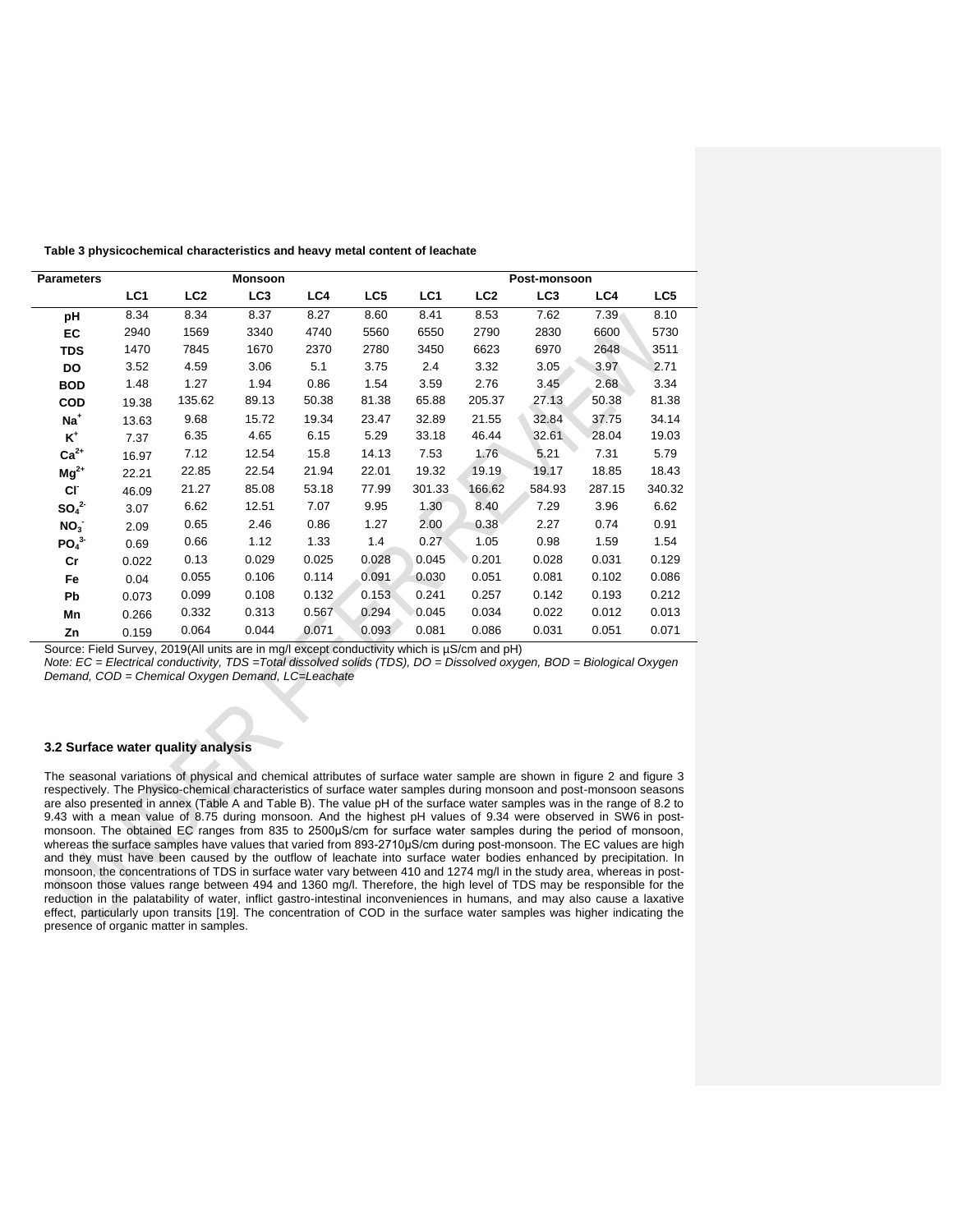

#### **Figure 2. Seasonal variation of physical attributes in SW samples**

Note :(*SW = Surface Water, DO = Dissolved oxygen, BOD = Biological Oxygen Demand, COD = Chemical Oxygen Demand, M=Monsoon, PM=Post monsoon)*

The value of Na+ ions in the surface water samples varied from 5.53 to 15.65mg/l during monsoon and the highest value was recorded for SW1; the high value may have been influenced by leachate. The consumption of water with a high concentration of Na+ ions is inimical to people with cardiac, renal, and circulatory diseases [19].On the other hand, the values for the surface water in post-monsoon are relatively higher, ranging from 7.12- 20.98 mg/l, with SW4 having the maximum value. The highest value of K+ was found in SW3 during both seasons. A high concentration of Ca<sup>2+</sup> was found in SW10 and SW5 during monsoon and post-monsoon respectively.



**Figure 3. Seasonal variation of chemical attributes of SW samples in monsoon and post-monsoon season**  *(Note: SW = Surface Water, M=Monsoon, PM=Post monsoon)*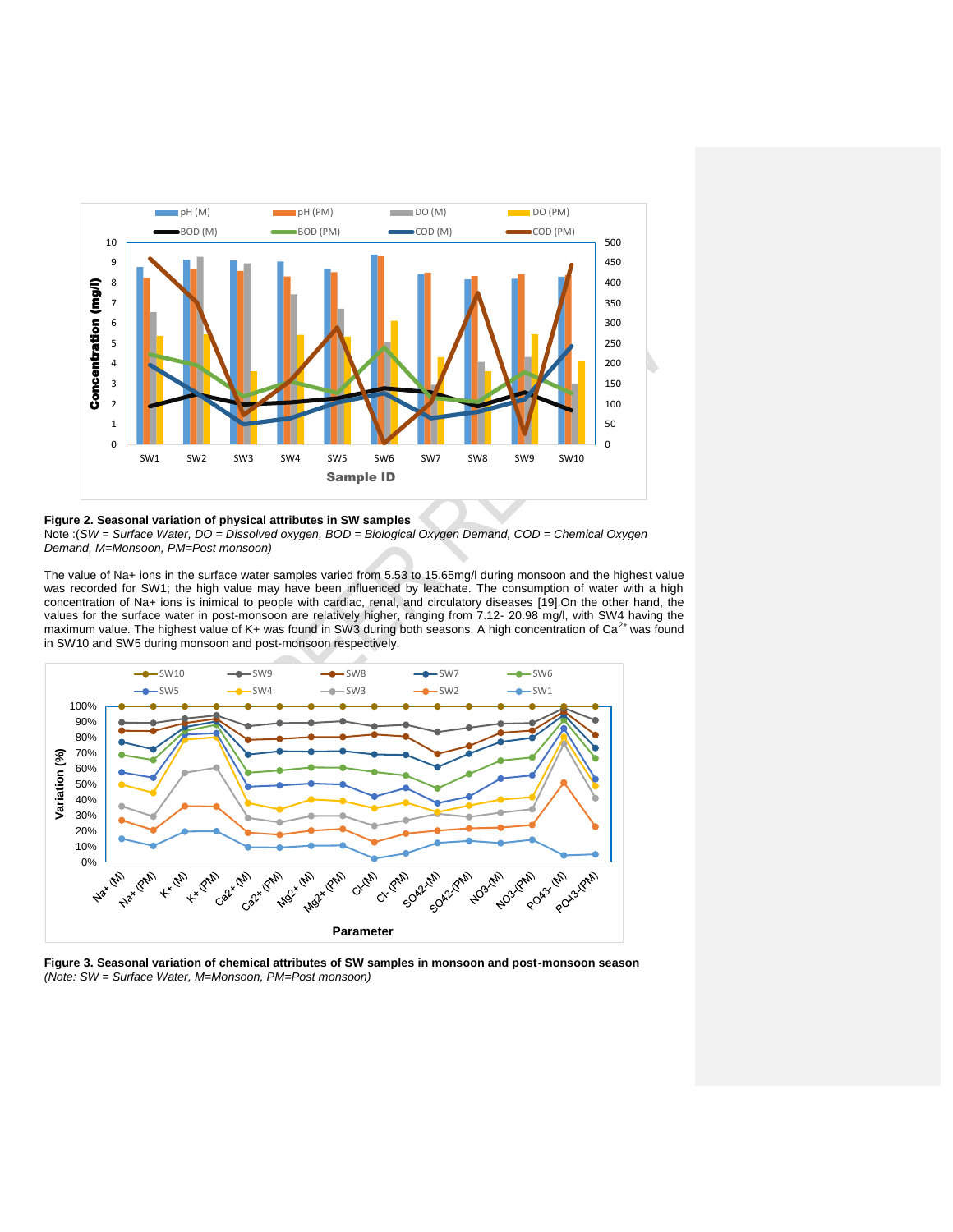The content of Mg<sup>2+</sup> in the surface water ranged from 18.7mg/l to 22.1mg/l during monsoon and showed little variation in post-monsoon as compared to monsoon. There is a low concentration of NO<sub>3</sub> in the sample during both seasons which indicates some level of pollution by leachate. The range of the concentration of sulfate and phosphate varied from monsoon to post-monsoon. The concentrations of Cl were in the range of 53.18 to 372.23mg/l and a significant proportion was found in SW6 during the period of monsoon. Whereas the value obtained for the post-monsoon season varied from 212.7- 496.3mg/l, with a mean value of 375.77 mg/l. Among the heavy metals analyzed, the observed value of  $Fe<sup>2+</sup>$  in the surface water samples ranged from 0.041- 0.142mg/l and 0.101-0.153 mg/l in monsoon and post-monsoon respectively. The corresponding values of Pb, Zn, Cr, and Mn in surface water samples were also greater than 0.001mg/l. The very low concentrations of heavy metals recorded in the study underpin the roles played by the occurrence of organic soils and clayey soils underneath the municipal waste dumpsite in the sorption of heavy metals [21].

#### **3.3 Statistical analysis**

Some of the parameters were found to have statistically significant correlation with each other. According to Table 4 in leachate sample COD was very strongly correlated with TDS. Magnesium is significantly correlated with potassium. Cadmium was also well correlated with COD. According to Table 5 in surface water sample TDS was significantly correlated with EC and pH. Chloride was significantly correlated with Cd and pb was correlated with calcium.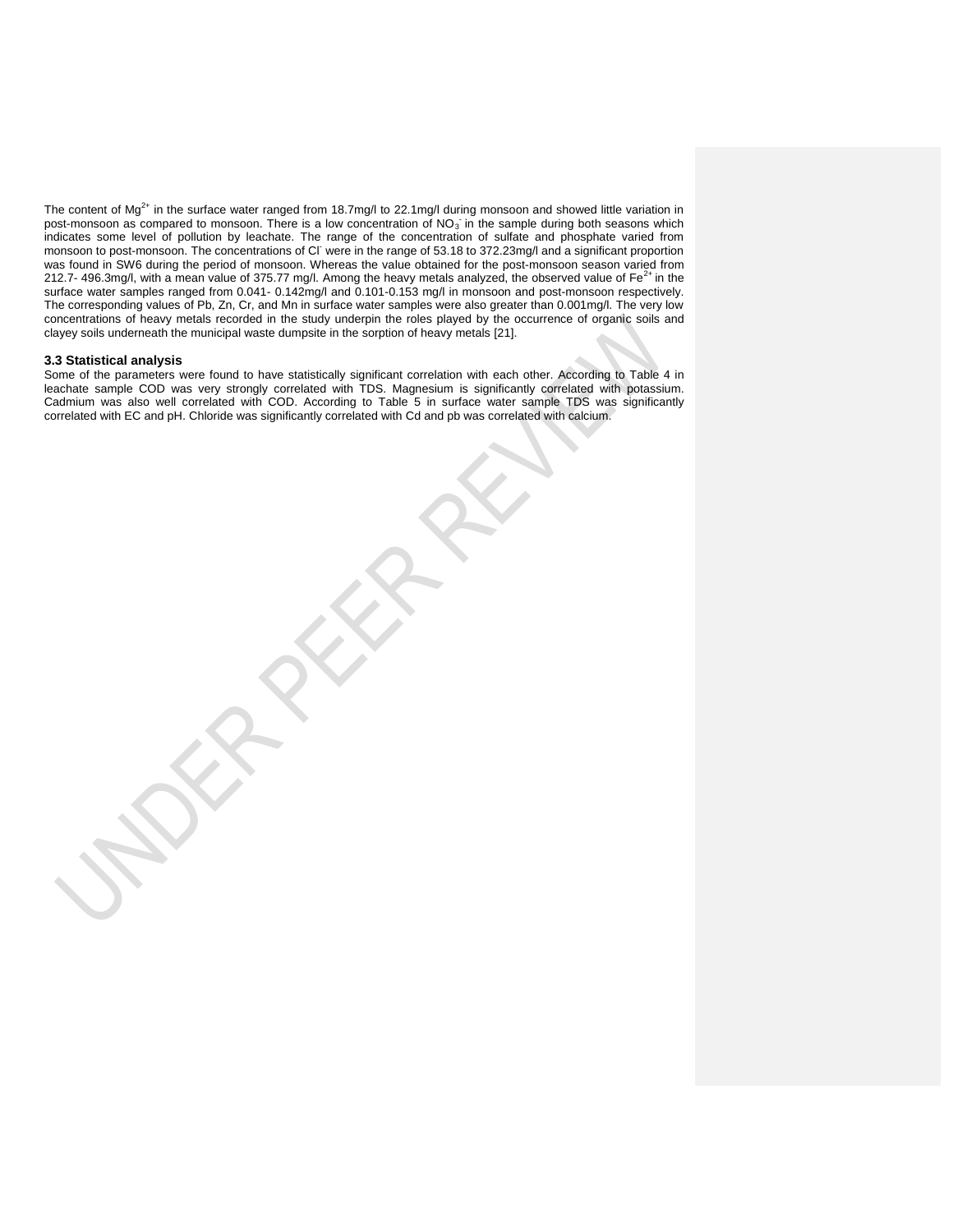|                              | Table 4. Pearson's correlation analysis Leachate samples (Average values of two seasons) |         |              |                 |            |            |                 |         |        |           |           |          |                 |                              |         |        |      |         |    |
|------------------------------|------------------------------------------------------------------------------------------|---------|--------------|-----------------|------------|------------|-----------------|---------|--------|-----------|-----------|----------|-----------------|------------------------------|---------|--------|------|---------|----|
| <b>Parameters</b>            | pH                                                                                       | EC      | <b>TDS</b>   | DO              | <b>BOD</b> | <b>COD</b> | Na <sup>+</sup> | $K^+$   | $Ca2+$ | $Mg^{2+}$ | <b>CI</b> | $SO_4^2$ | NO <sub>3</sub> | PO <sub>4</sub> <sup>3</sup> | Cd      | Cr     | Fe   | Pb      | Mn |
| pH                           | 1                                                                                        |         |              |                 |            |            |                 |         |        |           |           |          |                 |                              |         |        |      |         |    |
| EC                           | $-.291$                                                                                  |         |              |                 |            |            |                 |         |        |           |           |          |                 |                              |         |        |      |         |    |
| <b>TDS</b>                   | .401                                                                                     | $-891$  | 1            |                 |            |            |                 |         |        |           |           |          |                 |                              |         |        |      |         |    |
| <b>DO</b>                    | $-.440$                                                                                  | .097    | .153         |                 |            |            |                 |         |        |           |           |          |                 |                              |         |        |      |         |    |
| <b>BOD</b>                   | .272                                                                                     | $-134$  |              | $-.156$ $-.979$ | -1         |            |                 |         |        |           |           |          |                 |                              |         |        |      |         |    |
| <b>COD</b>                   | .543                                                                                     | $-672$  | .927         | .275            | $-.336$    |            |                 |         |        |           |           |          |                 |                              |         |        |      |         |    |
| $Na+$                        | $-549$                                                                                   | .887    | $-861$       | $-.014$         | .066       | $-.773$    | 1               |         |        |           |           |          |                 |                              |         |        |      |         |    |
| $K^+$                        | .316                                                                                     | $-816$  | .740         | .204            | $-234$     | .626       | $-945$          | 1       |        |           |           |          |                 |                              |         |        |      |         |    |
| $Ca2+$                       | $-.389$                                                                                  | .834    | $-990^\circ$ | $-168$          | .168       | $-942$     | .785            | $-640$  |        |           |           |          |                 |                              |         |        |      |         |    |
| $Mg^{2+}$                    | .269                                                                                     | $-913$  | .687         | $-.143$         | .159       | .448       | $-0.890$        | .906    | $-581$ |           |           |          |                 |                              |         |        |      |         |    |
| CI                           | $-472$                                                                                   | .036    | $-.319$      | $-540$          | .693       | $-578$     | .454            | $-.481$ | .296   | $-.089$   |           |          |                 |                              |         |        |      |         |    |
| SO <sub>4</sub> <sup>2</sup> | $-183$                                                                                   | $-.381$ | .465         | $-0.054$        | .179       | .337       | $-.004$         | $-157$  | $-553$ | .011      | .492      | 1        |                 |                              |         |        |      |         |    |
| NO <sub>3</sub>              | $-130$                                                                                   | $-0.53$ | $-373$       | $-.783$         | .856       | $-640$     | .172            | $-168$  | .428   | .224      | .782      | $-.034$  |                 |                              |         |        |      |         |    |
| PO <sub>4</sub> <sup>3</sup> | $-525$                                                                                   | .485    | $-.210$      | .451            | $-373$     | $-.085$    | .656            | $-666$  | .085   | $-756$    | .183      | .523     | -.427           |                              |         |        |      |         |    |
| C <sub>d</sub>               | .714                                                                                     | $-412$  | .744         | .117            | $-223$     | .920       | $-568$          | .344    | $-791$ | .161      | $-590$    | .291     | $-658$          | .018                         |         |        |      |         |    |
| cr                           | $-.804$                                                                                  | .365    | $-265$       | .389            | $-.241$    | $-.293$    | .668            | $-.601$ | .171   | $-572$    | .475      | .571     | $-124$          | .904 <sup>°</sup>            | $-.310$ | 1      |      |         |    |
| Fe                           | .534                                                                                     | .267    | .153         | .355            | $-513$     | .512       | $-.071$         | $-.043$ | $-214$ | $-385$    | $-796$    | $-187$   | $-.822$         | .237                         | .727    | $-188$ | 1    |         |    |
| Pb                           | $-.747$                                                                                  | .322    | $-.211$      | .899            | $-830$     | $-159$     | .295            | $-.026$ | .207   | $-275$    | $-.231$   | $-145$   | $-470$          | .487                         | $-.324$ | .559   | .042 | 1       |    |
| Mn                           | .670                                                                                     | .292    | $-275$       | $-.281$         | .095       | $-.071$    | $-114$          | .080    | .326   | $-.047$   | $-535$    | $-821$   | $-.004$         | $-562$                       | .130    | $-779$ | .463 | $-.345$ | 1  |

**Table 4. Pearson's correlation analysis Leachate samples (Average values of two seasons)**

\*\*. Correlation is significant at the 0.01 level (2-tailed); \*. Correlation is significant at the 0.05 level (2-tailed)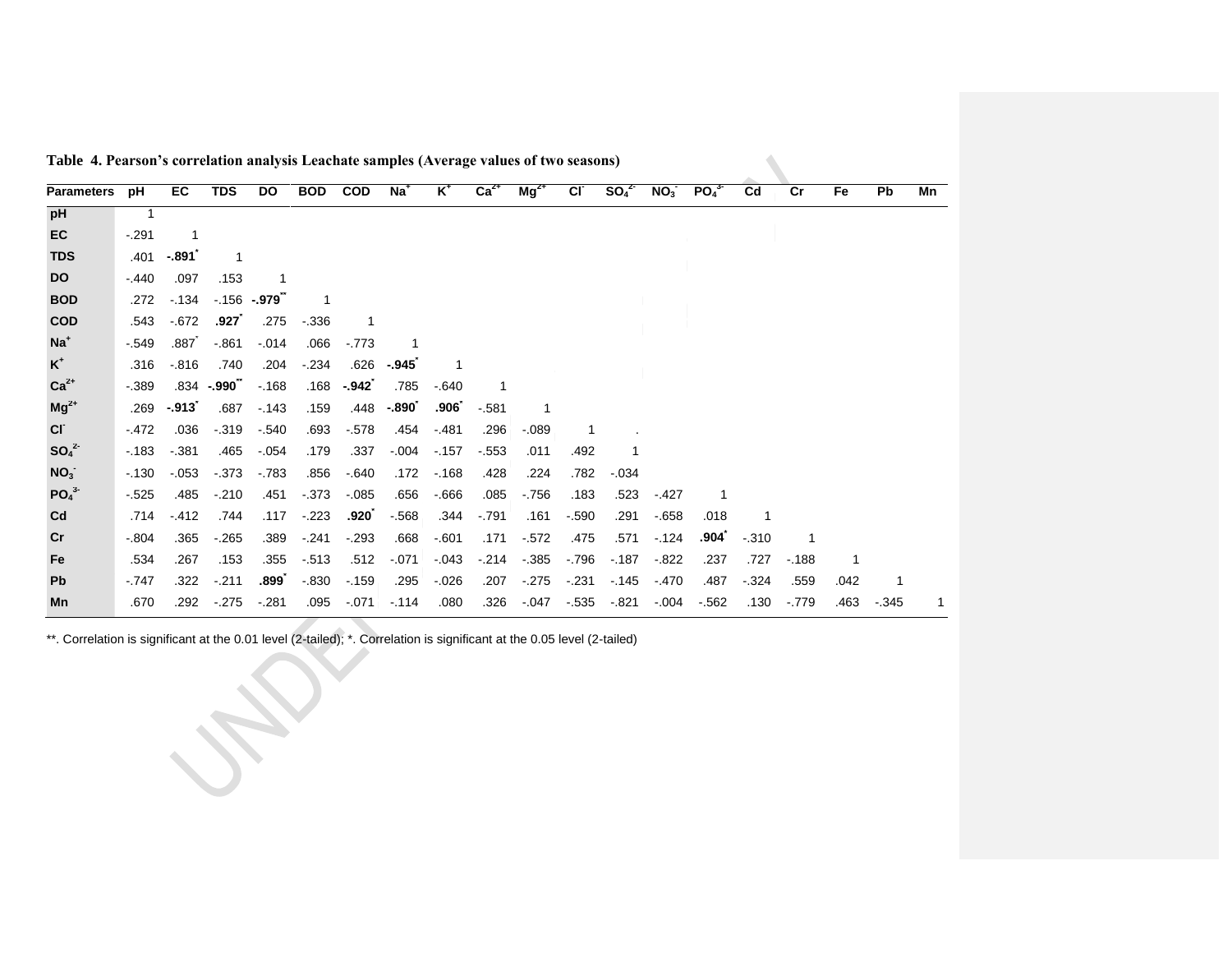|                              | Table 5. Pearson's correlation analysis surface water samples (Average values of two seasons) |          |            |          |            |            |         |         |         |           |                   |                              |                 |                              |        |         |      |          |    |
|------------------------------|-----------------------------------------------------------------------------------------------|----------|------------|----------|------------|------------|---------|---------|---------|-----------|-------------------|------------------------------|-----------------|------------------------------|--------|---------|------|----------|----|
|                              | pH                                                                                            | EC       | <b>TDS</b> | DO       | <b>BOD</b> | <b>COD</b> | $Na+$   | $K_{+}$ | $Ca2+$  | $Mg^{2+}$ | CI                | SO <sub>4</sub> <sup>2</sup> | NO <sub>3</sub> | PO <sub>4</sub> <sup>3</sup> | Cd     | Cr      | Fe   | Pb       | Mn |
| pH                           | 1                                                                                             |          |            |          |            |            |         |         |         |           |                   |                              |                 |                              |        |         |      |          |    |
| EC                           | $.844^{\degree}$                                                                              |          |            |          |            |            |         |         |         |           |                   |                              |                 |                              |        |         |      |          |    |
| <b>TDS</b>                   | .840                                                                                          | .991     |            |          |            |            |         |         |         |           |                   |                              |                 |                              |        |         |      |          |    |
| <b>DO</b>                    | .599                                                                                          | .444     | .399       | 1        |            |            |         |         |         |           |                   |                              |                 |                              |        |         |      |          |    |
| <b>BOD</b>                   | .636                                                                                          | .555     | .579       | .453     | 1          |            |         |         |         |           |                   |                              |                 |                              |        |         |      |          |    |
| <b>COD</b>                   | $-403$                                                                                        | $-.082$  | $-.047$    | $-108$   | $-192$     | 1          |         |         |         |           |                   |                              |                 |                              |        |         |      |          |    |
| $Na+$                        | .334                                                                                          | .658     | .586       | .408     | .145       | .355       | 1       |         |         |           |                   |                              |                 |                              |        |         |      |          |    |
| $K^+$                        | .258                                                                                          | .369     | .316       | .671     | .034       | .091       | .564    | -1      |         |           |                   |                              |                 |                              |        |         |      |          |    |
| $Ca2+$                       | $-275$                                                                                        | $-.248$  | $-.207$    | $-.393$  | $-.298$    | .182       | $-.304$ | $-515$  | 1       |           |                   |                              |                 |                              |        |         |      |          |    |
| $Mg^{2+}$                    | .234                                                                                          | .380     | .392       | .099     | .509       | .301       | .332    | $-160$  | .481    |           |                   |                              |                 |                              |        |         |      |          |    |
| CI                           | .132                                                                                          | .009     | $-0.017$   | $-.292$  | $-.326$    | $-102$     | .124    | $-255$  | .081    | $-100$    |                   |                              |                 |                              |        |         |      |          |    |
| $SO_4^2$                     | $-165$                                                                                        | $-.055$  | .054       | $-0.533$ | .194       | .158       | $-.407$ | $-264$  | .217    | .176      | $-191$            |                              |                 |                              |        |         |      |          |    |
| NO <sub>3</sub>              | .327                                                                                          | .442     | .475       | .167     | .170       | .243       | .201    | .103    | .596    | .711      | $-165$            | .206                         | 1               |                              |        |         |      |          |    |
| PO <sub>4</sub> <sup>3</sup> | .519                                                                                          | .184     | .194       | .608     | .207       | $-116$     | .024    | .462    | $-.469$ | $-.290$   | .213              | $-167$                       | $-.077$         | 1                            |        |         |      |          |    |
| C <sub>d</sub>               | $-569$                                                                                        | $-511$   | $-566$     | $-466$   | $-588$     | .208       | .104    | $-229$  | .172    | $-.093$   | .648 <sup>°</sup> | $-.222$                      | $-.378$         | $-.246$                      |        |         |      |          |    |
| cr                           | .207                                                                                          | .037     | .106       | $-151$   | .510       | $-295$     | $-452$  | $-205$  | $-446$  | $-193$    | $-173$            | .566                         | $-268$          | .259                         | $-446$ |         |      |          |    |
| Fe                           | $-610$                                                                                        | $-717$   | $-686$     | $-.281$  | $-331$     | .495       | $-.330$ | $-483$  | .358    | $-.002$   | .191              | $-.034$                      | $-.252$         | $-.054$                      | .536   | $-.205$ | 1    |          |    |
| Pb                           | $-0.026$                                                                                      | $-0.109$ | $-109$     | .177     | $-174$     | .077       | $-137$  | $-285$  | .670    | .284      | $-168$            | $-397$                       | .441            | $-.234$                      | $-125$ | $-564$  | .306 | 1        |    |
| Mn                           | .251                                                                                          | .228     | .175       | .025     | .347       | .010       | .439    | $-.107$ | $-156$  | .471      | .546              | $-.171$                      | $-0.030$        | .071                         | .446   | .020    | .038 | $-0.316$ | 1  |

J \*\* Correlation is significant at the 0.01 level (2-tailed); \* Correlation is significant at the 0.05 level (2-tailed).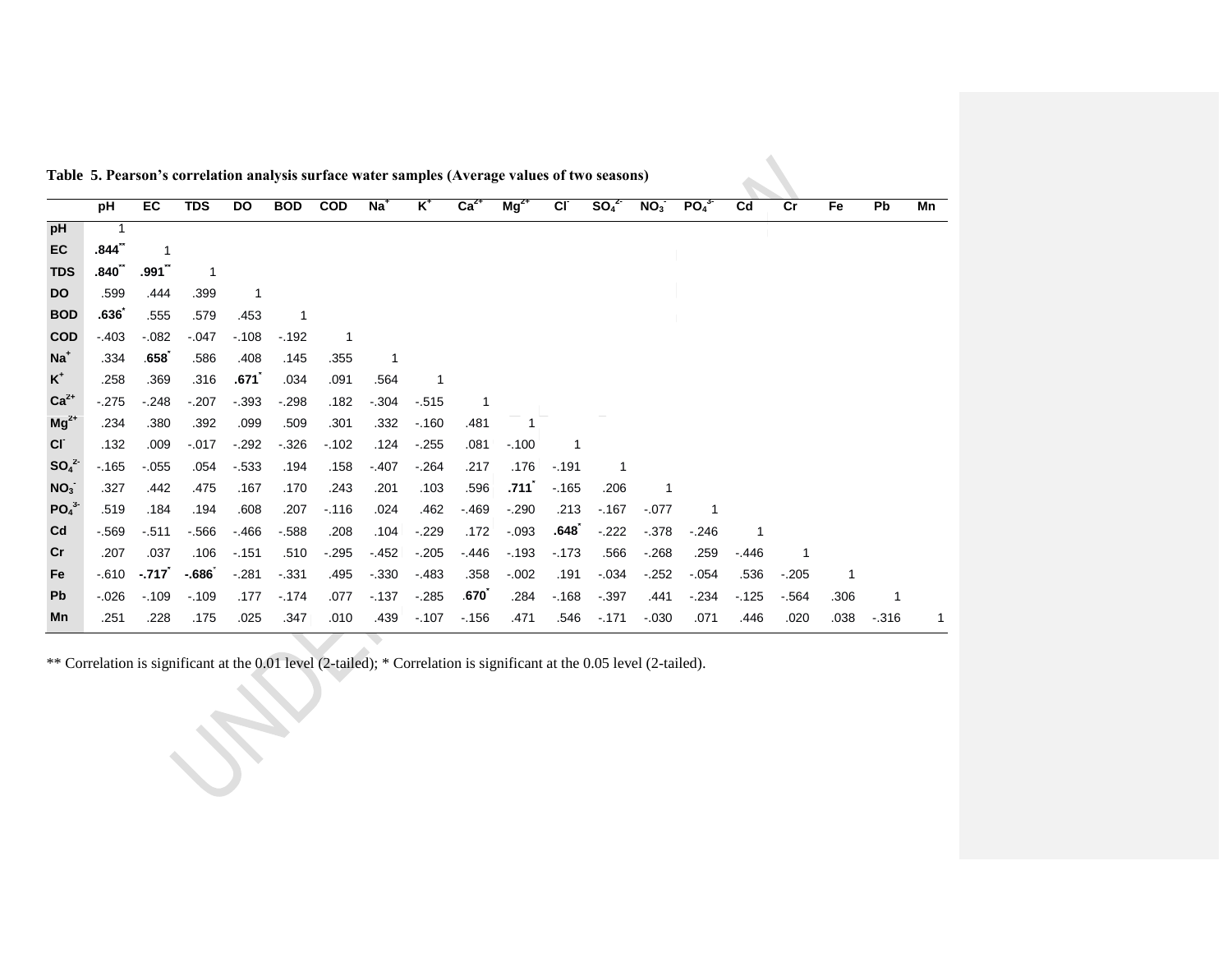**UNDER PERFECTIVES**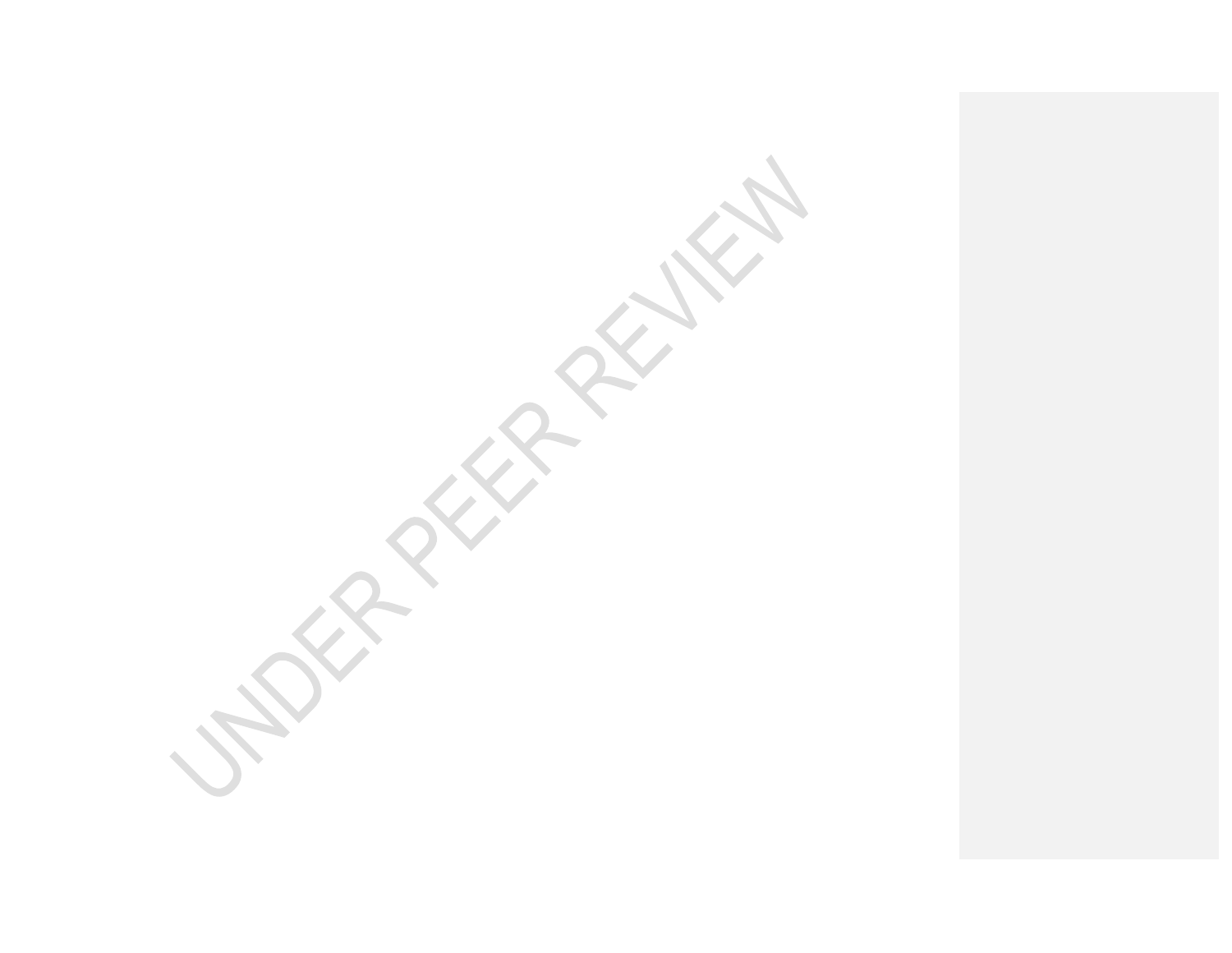## **4. CONCLUSION**

From the study, it is observed that the physicochemical characteristics of surface water and leachate samples vary among the parameters in two seasons throughout the study period. The concentration of TDS and EC was found to be high in leachate compare to surface water samples which might be caused due to the existence of high-level various anions and soluble salts with other inorganic components. The high concentration of BOD (3.91 ± 1.54 in monsoon and  $6.25 \pm 3.27$  in post-monsoon) and COD (117.80  $\pm$  58.31 in monsoon and 229.39  $\pm$  166.55 in post-monsoon) values are found in surface water sample compare to leachate samples. BOD varies from 1.42  $\pm$  0.35 and COD varies from 75.18  $\pm$ 39.03 in the monsoon while BOD and COD vary from  $3.16 \pm 0.37$  to  $86.03 \pm 62.31$  respectively in post-monsoon that representing the proportion of waste evolved from the biological processes. The concentration of heavy metals (cadmium, iron, lead, manganese, and zinc) is found in percolate to the surrounding surface water of the Rajbandh disposal site. COD, Cadmium, Chromium, Lead, and Manganese are above the permissible limit recommended by Bangladesh standards in surface water and cause strong contamination of water and surrounding agricultural land. From the study, it is observed that there is no systematic waste dumping system as well as improper management of solid waste, which creates a tremendous impact on the quality of surface water. During the period of monsoon, leachate runoff occurred in this area as a result conditions become worse. In the study, it is easily concluded that surface water around the disposal site is not safe or appropriate for domestic purposes. However, it is highly recommended that the authority should take proper steps for the management of waste that is dumped in the study area as well as give emphasis on the leachate collection. Further authority can take action for the development of a proper waste disposal system.

#### **COMPETING INTERESTS DISCLAIMER:**

Authors have declared that no competing interests exist. The products used for this research are commonly and predominantly use products in our area of research and country. There is absolutely no conflict of interest between the authors and producers of the products because we do not intend to use these products as an avenue for any litigation but for the advancement of knowledge. Also, the research was not funded by the producing company rather it was funded by personal efforts of the authors.

### **REFERENCES**

1. Mor S., Ravindra K., Dahiya R.P, Chandra A. Leachate characterization and assessment of groundwater pollution near municipal solid waste landfill site. Environmental monitoring and assessment. 2006; 118, 435–456. DOI: https://doi.org/10.1007/s10661-006-1505-7

2. Aziz SQ, Aziz HA, Yusoff MS, Bashir MJK, Umar M. Leachate characterization in semi-aerobic and anaerobic sanitary landfills: Acomparative study. Journal of Environmental Management.2010;91: 2608-2614.

3. Bagchi A. Design of landfills and integrated solid waste management. John Wiley and Sons; 2004.

4. Barrett A, LawlorJ. The Economics of waste management in Ireland. Economic and Social Reasearch Institute, Dublin.1995;129.

5. Ray, A. Waste management in developing Asia: can trade and co-operation help? Journal of Environment and Development. 2008;17(1):3-25.

6. Ahsan A, Alamgir M, Imteaz, M, Shams S, Rowshon MK, Aziz MG, IdrusS. Municipal solid waste generation, composition and management: Issues and challenges. A case study. Environment Protection Engineering.2015; 41(3): 43–59.

7. Sridhar MK, Ademoroti CM. Effluent discharge standards needed in Nigeria. African and Asian Water and Sewage.

**Comment [KK8]:** compared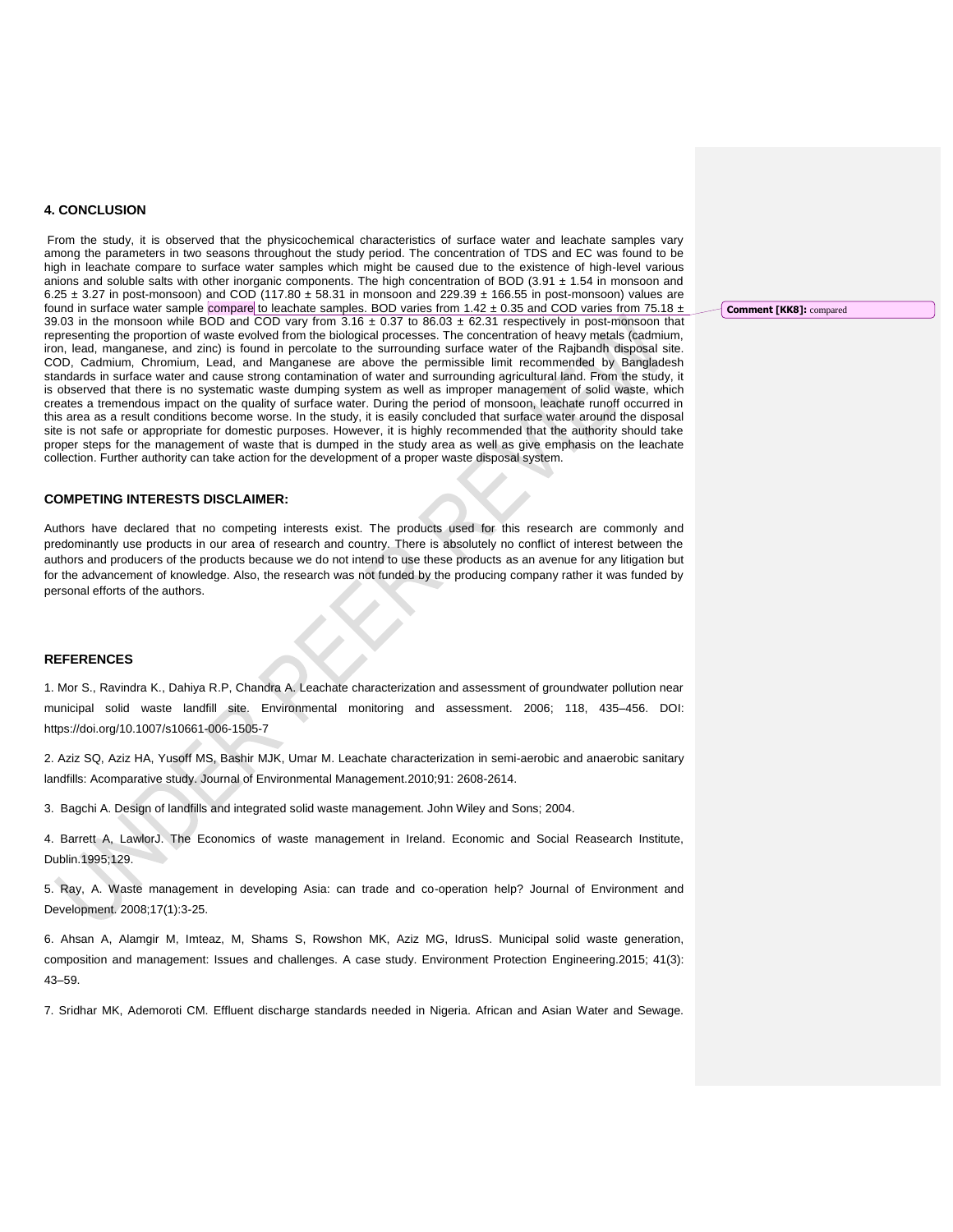#### 1984;3(4):32-6.

8. Longe EO, Balogun MR. Groundwater quality assessment near a municipal landfill, Lagos, Nigeria. Research journal of applied sciences, engineering and technology. 2010;2(1):39-44.

9. Kumara V, Gowda R. A study on physico-chemical characteristics of water in wetlands of hebbe range in bhadra wildlife sanctuary , mid westernghat region , India. 2011; *2*(10), 9–15.

10. Khan MS., Hossain S., and Jahan I.. RS and GIS based site suitability analysis for solid waste disposal: A multi criteria analysis of Khulna City area. Proc. of the WasteSafe, KUET, Bangladesh, 2015; 1-11

11. Islam S. Study on faecal sludge management in three municipalities of Bangladesh (Doctoral dissertation, M. Sc Thesis. Khulna University of Engineering and Technology (KUET), Bangladesh); 2016.

12. Cookey PE, Kugedera Z, Alamgir M, Brdjanovic D. Perception management of non-sewered sanitation systems towards scheduled faecal sludge emptying behaviour change intervention. Humanities and Social Sciences Communications. 2020;7(1):1-20.

13. Looser MO, Parriaux A, Bensimon M. Landfill underground pollution detection and characterization using inorganic traces. Water Research. 1999;33(17):3609-16.

14. Islam MR, Al Razi KA, Hasan MR, Hasan MH, Alam S. Effect of leachate on surrounding surface water: case study in Rajbandh sanitary landfill site in Khulna City, Bangladesh. Global Journal of Research Engineering. 2013; 13(2): 10–17.

15. Chifamba PC. Trace metal contamination of water at a solid waste disposal site at Kariba, Zimbabwe. African Journal of Aquatic Science. 2007;32(1):71-8.

16. Ramesh R, Anbu M. Chemical methods for environmental analysis: water and sediment. Macmillan India; 1996.

17. APHA-AWWA-WPCF. Standards methods for the examination of water and waste water.15<sup>th</sup>edn. American Public Health Association, Washington, DC., USA; 1994.

18. Fatta D., Papadopoulos A, Loizidou M. A study on the landfill leachate and its impact on the groundwater quality of the greater area. Environ. Geochem. Health. 1999; 21 (2): 175-190.

19. Ohwoghere-Asuma O, Aweto KE. Leachate characterization and assessment of groundwater and surface water qualities near municipal solid waste dump site in Effurun, Delta State, Nigeria. Journal of Environment and earth Science. 2013;3(9):126-34.

20.Moturi MCZ., Rawat M., Subramanian, V. Distribution and fractionation of heavy metals in solid waste from selected sites in the industrial belt of Delhi, India. Environ. Monit. Assess. 2004 95: 183-199

21. Suman M, Khailwal R, Dahiya RP, Chandra A. Leachate Characterization and Assessment of Groundwater pollution near Municipal Solid Waste Landfill site. Environmental Monitoring and Assessment. 2006; 118: 435–45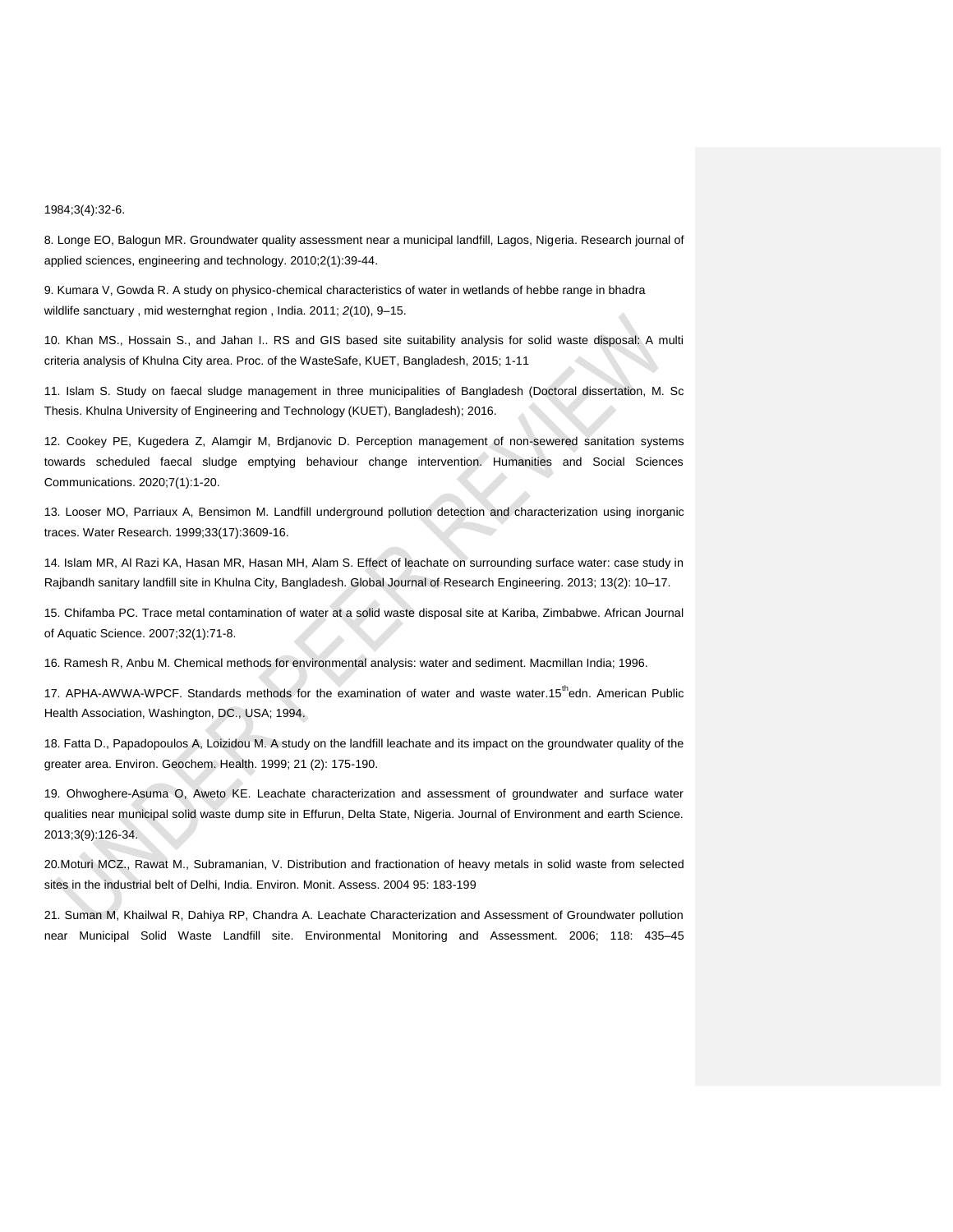## **ANNEX (Data)**

| <b>Sample</b>   |      |             |            |           |            |            |       |       |        |           |                 |                              |                 |                              |       |       |       |       |       |
|-----------------|------|-------------|------------|-----------|------------|------------|-------|-------|--------|-----------|-----------------|------------------------------|-----------------|------------------------------|-------|-------|-------|-------|-------|
| ID              | pH   | EC          | <b>TDS</b> | <b>DO</b> | <b>BOD</b> | <b>COD</b> | $Na+$ | $K^+$ | $Ca2+$ | $Mg^{2+}$ | CI <sup>-</sup> | SO <sub>4</sub> <sup>2</sup> | NO <sub>3</sub> | PO <sub>4</sub> <sup>3</sup> | Cr    | Fe    | Pb    | Mn    | Zn    |
| SW <sub>1</sub> | 8.8  | 2028        | 1027       | 6.57      | 1.9        | 197.62     | 15.65 | 3.14  | 6.08   | 21.93     | 53.18           | 9.51                         | 2.57            | 0.04                         | 0.013 | 0.017 | 0.065 | 0.002 | 0.065 |
| SW <sub>2</sub> | 9.17 | 1427        | 719        | 9.31      | 2.5        | 127.87     | 12.41 | 2.61  | 5.95   | 20.41     | 248.15          | 6.07                         | 2.10            | 0.43                         | 0.018 | 0.017 | 0.133 | 0.002 | 0.084 |
| SW <sub>3</sub> | 9.13 | 1486        | 744        | 8.98      | 2.0        | 50.38      | 9.37  | 3.42  | 6.01   | 19.44     | 248.15          | 8.29                         | 2.03            | 0.23                         | 0.011 | 0.017 | 0.041 | 0.002 | 0.053 |
| SW <sub>4</sub> | 9.08 | 1863        | 940        | 7.45      | 2.1        | 65.88      | 14.52 | 3.39  | 6.1    | 22.1      | 265.88          | 0.85                         | 1.78            | 0.04                         | 0.023 | 0.015 | 0.055 | 0.002 | 0.081 |
| SW <sub>5</sub> | 8.7  | 1041        | 518        | 6.74      | 2.3        | 104.63     | 8.28  | 0.52  | 6.65   | 21.39     | 177.25          | 4.41                         | 2.84            | 0.05                         | 0.017 | 0.015 | 0.142 | 0.002 | 0.065 |
| SW <sub>6</sub> | 9.43 | 2500        | 1274       | 5.1       | 2.8        | 127.87     | 11.67 | 0.38  | 5.73   | 21.43     | 372.23          | 7.29                         | 2.42            | 0.05                         | 0.013 | 0.018 | 0.056 | 0.002 | 0.08  |
| SW7             | 8.46 | 1118        | 558        | 2.98      | 2.6        | 65.88      | 8.54  | 0.39  | 7.4    | 21.14     | 265.88          | 10.51                        | 2.54            | 0.03                         | 0.025 | 0.017 | 0.080 | 0.002 | 0.077 |
| SW <sub>8</sub> | 8.2  | 985         | 458        | 4.1       | 1.9        | 81.38      | 7.68  | 0.42  | 6.02   | 19.73     | 301.33          | 6.51                         | 1.24            | 0.02                         | 0.021 | 0.017 | 0.098 | 0.002 | 0.072 |
| SW <sub>9</sub> | 8.23 | 835         | 410        | 4.35      | 2.6        | 112.38     | 5.53  | 0.46  | 5.55   | 18.79     | 124.08          | 10.84                        | 1.22            | 0.02                         | 0.016 | 0.018 | 0.098 | 0.002 | 0.059 |
| <b>SW10</b>     | 8.33 | 1448        | 723        | 3.04      | 1.7        | 244.12     | 10.74 | 1.25  | 8.1    | 22.1      | 301.33          | 12.62                        | 2.34            | 0.01                         | 0.023 | 0.016 | 0.112 | 0.002 | 0.069 |
| Min             | 8.20 | 835         | 410        | 2.98      | 1.70       | 50.38      | 5.53  | 0.38  | 5.55   | 18.79     | 53.18           | 0.85                         | 1.22            | 0.01                         | 0.01  | 0.02  | 0.04  | 0.00  | 0.05  |
| Max             | 9.43 | 2500        | 1274       | 9.31      | 2.80       | 244.12     | 15.65 | 3.42  | 8.10   | 22.10     | 372.23          | 12.62                        | 2.84            | 0.43                         | 0.03  | 0.02  | 0.14  | 0.00  | 0.08  |
| Mean            | 8.75 | 1473.<br>10 | 737.1<br>0 | 5.86      | 2.24       | 117.80     | 10.44 | 1.60  | 6.36   | 20.85     | 235.75          | 7.69                         | 2.11            | 0.09                         | 0.02  | 0.02  | 0.09  | 0.00  | 0.07  |
| <b>SD</b>       | 0.44 | 524.4       | 274.6<br>8 | 2.30      | 0.37       | 61.46      | 3.17  | 1.37  | 0.80   | 1.19      | 93.44           | 3.46                         | 0.55            | 0.13                         | 0.00  | 0.00  | 0.03  | 0.00  | 0.01  |

**Table A. Physico-chemical characteristics and heavy metal concentration in surface water (SW) samples in monsoon**

**Source:** Field Survey, 2019 (All units are in mg/l except conductivity which is µS/cm and pH)

*Note: SW = Surface Water, EC = Electrical conductivity, TDS =Total dissolved solids (TDS), DO = Dissolved oxygen, BOD = Biological Oxygen Demand, COD = Chemical Oxygen Demand*